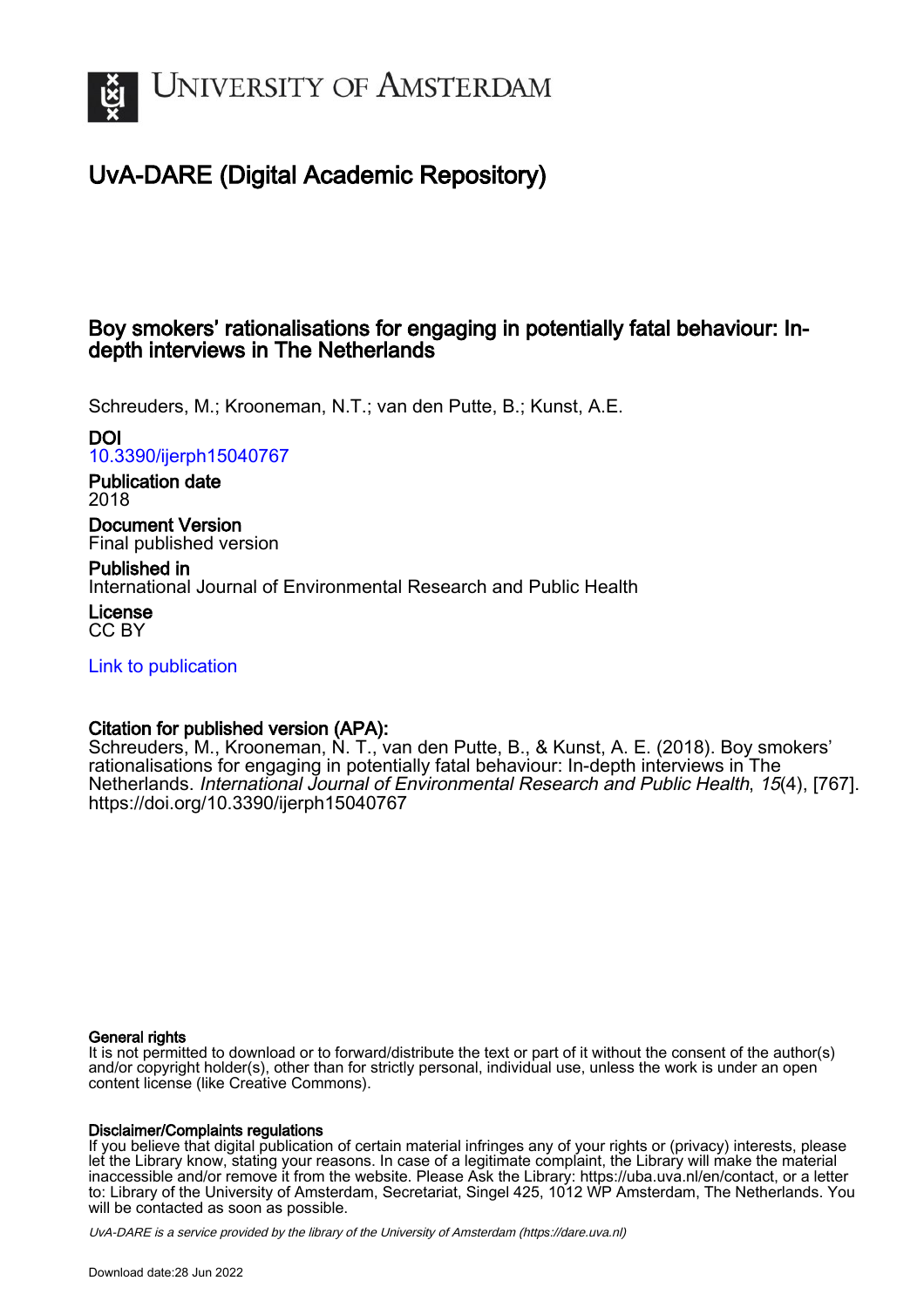

International Journal of *[Environmental Research](http://www.mdpi.com/journal/ijerph) and Public Health*



# *Article* **Boy Smokers' Rationalisations for Engaging in Potentially Fatal Behaviour: In-Depth Interviews in The Netherlands**

# **Michael Schreuders 1,\*, Nikha T. Krooneman <sup>1</sup> , Bas van den Putte 2,3 [ID](https://orcid.org/0000-0002-3635-6880) and Anton E. Kunst <sup>1</sup>**

- <sup>1</sup> Department of Public Health, Academic Medical Centre, 1100DD Amsterdam, The Netherlands; n.t.krooneman@vu.nl (N.T.K.); a.kunst@amc.uva.nl (A.E.K.)
- <sup>2</sup> Faculty of Social and Behavioural Sciences, University of Amsterdam, 1018WV Amsterdam, The Netherlands; S.J.H.M.vandenPutte@uva.nl
- <sup>3</sup> Trimbos Institute, Netherlands Institute for Mental Health and Addiction, 3521VS Utrecht, The Netherlands
- **\*** Correspondence: m.schreuders@amc.nl

Received: 27 February 2018; Accepted: 12 April 2018; Published: 16 April 2018



**Abstract:** Adolescent smokers engage in cognitive rationalisation processes that lower perceptions of personal vulnerability to the health consequences of smoking. There is, however, hardly any evidence that provides in-depth insights on adolescents' recurring rationalisations. Therefore, we explored how boy smokers deal with the knowledge that they are engaging in potentially fatal behaviour. Interviews were held with 16 boy smokers aged 16 to 17 years old. The qualitative analysis focussed on combining boys' reasons about why they think they will not experience severe health consequences into coherent rationalisations that recurred among interviewees. Three rationalisations emerged from the analysis. First, boys trivialize the immediate consequences and think these can be compensated for and are outweighed by the benefits of smoking. Second, boys assume that smoking will only take place during adolescence and they will, therefore, recover from the damage inflicted. Third, boys believe that they have control over the amount and frequency of smoking and, thereby, can ensure that they will not experience fatal consequences. Boys' recurring rationalisations build on their view that they are supposed to have fun and will not become typical adult smokers. Interventions should address these rationalisations in order to increase adolescents' perceptions of personal vulnerability, and thereby contribute to decreasing adolescent smoking.

**Keywords:** adolescent health; adolescent smoking; tobacco; health risk appraisal; cognitive dissonance

# **1. Introduction**

In Western countries, most individuals know that smoking is harmful for one's health. This is, among other things, the result of the many years of health interventions that convey information about the risks connected to smoking. A key argument to convey such information builds on behavioural theories (e.g., health belief model) that posit that improving individuals' knowledge about smoking contributes to averting or stopping them from smoking [\[1\]](#page-11-0).

The question of how smokers deal with the knowledge that they are engaging in an unhealthy and even a potentially fatal behaviour (i.e., discrepancy between knowledge and behaviours) has often been addressed in scientific literature. This literature demonstrates that smokers—and even non-smokers who intend to smoke later on [\[1\]](#page-11-0)—persistently engage in cognitive rationalisation processes [\[2](#page-11-1)[–4\]](#page-11-2) that lead them to decrease their perceptions about the personal health risks of smoking relative to that of other smokers [\[5](#page-11-3)[–7\]](#page-11-4). Thus, the improvements in smokers' knowledge about the health risks of smoking have had only a sub-optimal impact because cognitive rationalisation processes decrease smokers' perceptions of personal vulnerability.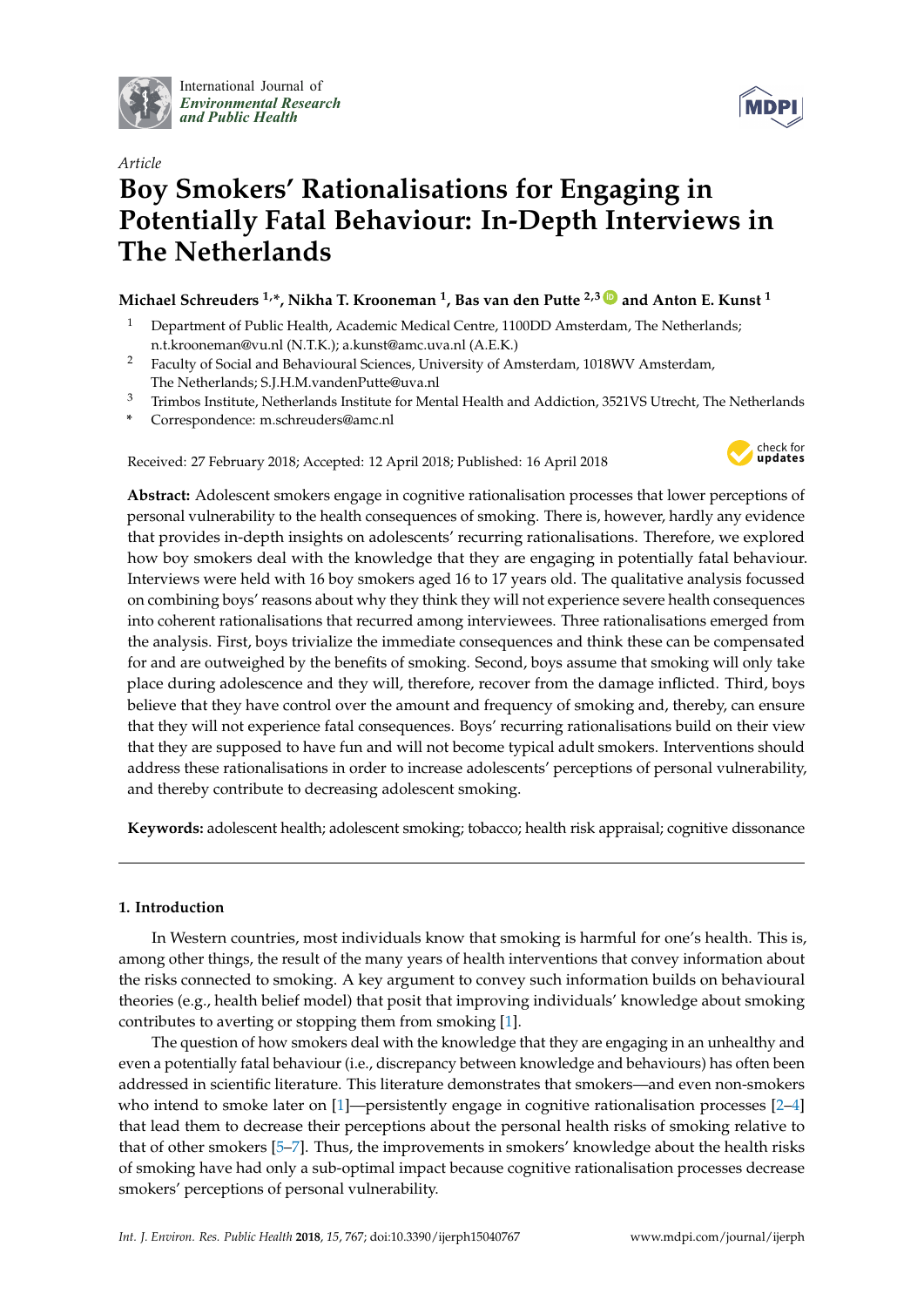Literature has identified multiple different rationalisations that smokers use to lower their perceptions of personal vulnerability. A key study by Oakes et al. [\[8\]](#page-11-5) identified four co-occurring categories of such, what they termed self-exempting beliefs: 'bulletproof beliefs' when individuals think the risks do not apply to them (e.g., good genetics); 'sceptic beliefs' when individuals refute the evidence about the harms of smoking; 'jungle beliefs' when individuals argue smoking is just one of the many risks in life; and 'worth-it beliefs' when they consider the benefits to outweigh the risks of fatal disease. Helweg-Larsen et al. [\[9\]](#page-11-6) later identified so-called 'risk-delay beliefs' as a fifth category. This belief denotes that smokers emotionally distance themselves from the health consequences as these will only occur in the long-term future.

The scientific argument for explicitly addressing, what has been termed, smokers' 'lay knowledge' [\[10\]](#page-11-7), 'self-exempting beliefs' [\[8\]](#page-11-5), 'rationalisations' [\[11\]](#page-12-0) and 'risk denial' [\[12\]](#page-12-1) in health interventions is mounting. Peretti-Watel et al. [\[12\]](#page-12-1) (p. 356) claim that health interventions should not only provide smokers with information about the health risks, but above all prevent 'them from engaging in many cognitive processes that fuel underestimation of risk'. Fotuhi et al. [\[11\]](#page-12-0) (p. 57) similarly reason that addressing smokers' rationalisations will motivate them to quit because 'if this route of dissonance reduction is cut-off, then the only other remaining way for smokers to reduce their dissonance is to change their behaviour'.

Adolescents' smoking uptake and persistence is still a major public health concern. A comparison with adults shows that adolescents have a relatively strong tendency to rationalise their smoking behaviour [\[13\]](#page-12-2). Literature indicates that adolescents may use a wide range of rationalisations. Adolescents may believe that: smoking can be compensated for by engaging in other healthy behaviours [\[14\]](#page-12-3); the health consequences of smoking are negligible; smoking is less bad than other risky behaviours; smoking is worth the risk; they are impervious to the risks [\[15\]](#page-12-4); they have control over their smoking behaviour [\[16,](#page-12-5)[17\]](#page-12-6); they can smoke for a few years and then quit [\[18\]](#page-12-7); and they will quit smoking before it becomes harmful [\[19](#page-12-8)[–21\]](#page-12-9). There still is, however, little understanding about which rationalisations would come up in adolescents' minds when thinking about or discussing the health implications of smoking in their ordinary lives (e.g., during tobacco education at schools, discussions with peers). Indeed, studies often presented adolescents with a survey of pre-defined statements that do not necessarily correspond with adolescents' thinking and also provided little in-depth understanding about how adolescents explain why they adhere strongly to certain rationalisations.

Therefore, we had personal conversations with Dutch boys to explore the recurring rationalisations and understand how they explain why they adhere to these rationalisations. We focussed only on boys, as scholars increasingly plea for more gender-specific knowledge on tobacco use in adolescence. Differences between boys and girls that influence their smoking relate to the many things that make up the everyday experience of being a teenage boy or girl, including "the gendered 'identity work' that adolescents undertake to achieve a socially and culturally acceptable image" [\[22\]](#page-12-10). We openly talked about these boys' smoking behaviours and knowledge of the associated health risks, then probed them to explain why they think that they will not suffer from smoking-related health consequences, and thereafter combined these boys' explanations into coherent rationalisations that recur. The aim was to provide insights that may enable health interventions to become better able to prevent boys from engaging in the cognitive rationalisation processes that decrease their perceptions of personal vulnerability to the health risks of smoking.

## **2. Materials and Methods**

The study adopted a qualitative approach because it allowed us to delve deeply into an individual's personal accounts of what they know about the health risks of smoking and why this knowledge does not make them decide to immediately stop engaging in such unhealthy behaviour.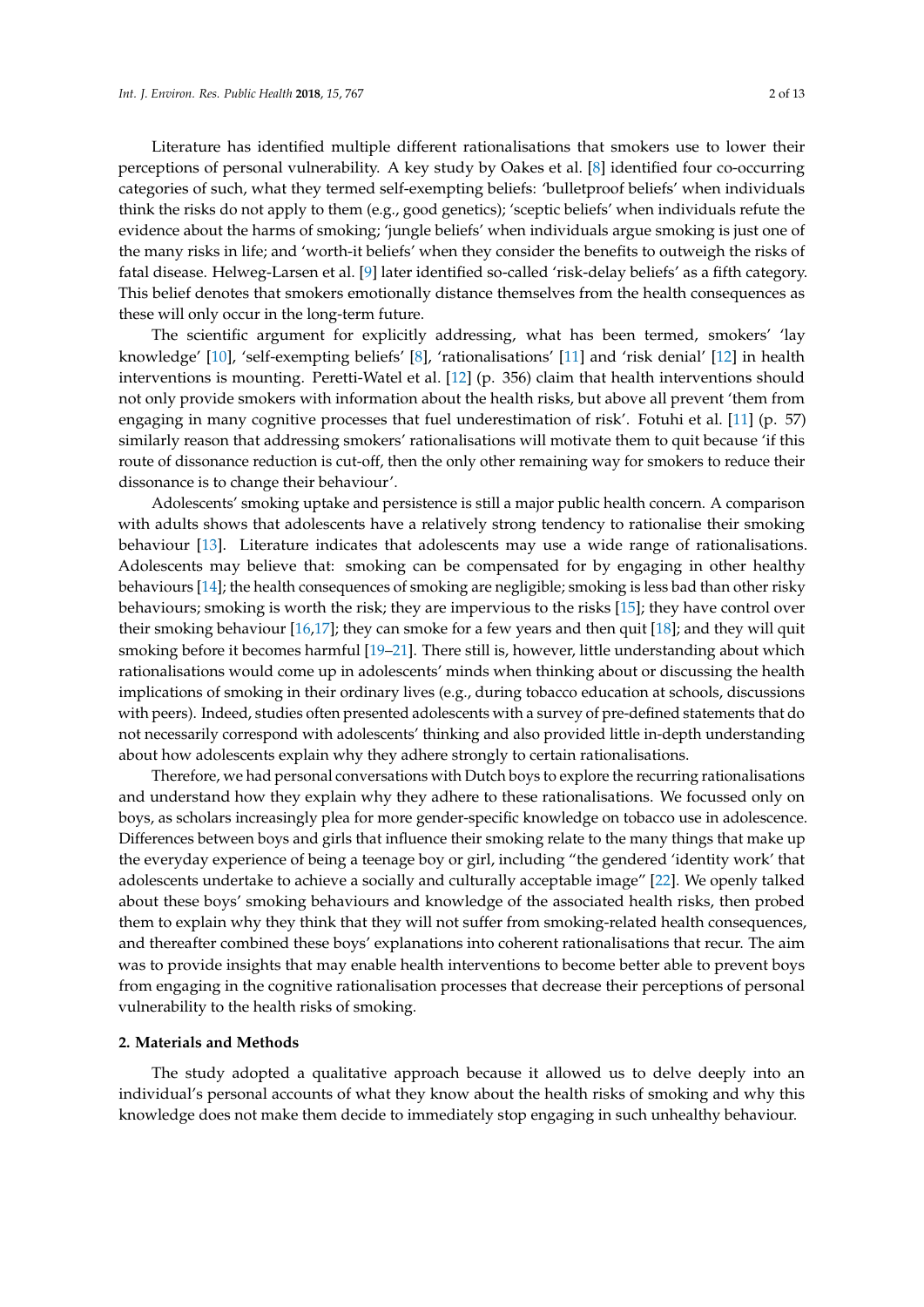### *2.1. Brief Contextual Background*

Of the Dutch adult population, 26.3% of people smoke; 74.4% of these smokers do so on a daily basis. Statistics on 16-year-old boys show that 11.0% smoked in the month prior to the survey and that 3.6% of all boys smoked on a daily basis in 2015 [\[23\]](#page-12-11). Comparable statistics do not exist for 17-year-old boys. This smoking happens despite a national law that prohibits the sale of cigarettes to individuals below 18 years of age.

# *2.2. Sample*

We sampled 16 boy smokers who were 16 or 17 years of age and living in the Amsterdam region. Inclusion criterion was that they smoked cigarettes and/or roll-your-own tobacco at least once a week over the last six months. N.T.K. approached smoking boys at their school area directly to make an appointment for participation. N.T.K. also approached adolescents that she did not see smoking to ask them if they are smokers or if they know someone else who smokes. Heterogeneity of interviewees was further realized by sampling boys at seven different secondary schools and balancing the number of interviewees from lower (VMBO: Voorbereidend Middelbaar BeroepsOnderwijs), middle (HAVO: Hoger Algemeen Voortgezet Onderwijs) and higher (VWO: Voorbereidend Wetenschappelijk Onderwijs) educational levels.

The sample size was sufficient to reach data saturation. We started with 12 interviews. Analysis of these 12 interviews showed that the later interviews were hardly providing new codes. We then decided to interview another four boys from different schools and found no new codes.

#### *2.3. Design and Procedure*

Semi-structured interviews with individual boys were considered most appropriate as this allowed us to elaborate thoroughly how boys rationalise the discrepancy between their views of the health risks of smoking and their smoking behaviour. Also, this ensured that boys gave their answers independent of other boys' answers. The interview-guide was not informed by rationalisations that were identified in earlier literature, because we chose to probe what the boys said so as to find out what rationalisations boys would think of in their ordinary lives. In order to do so, we were inspired by Helweg-Larsen, Tobias and Cerban [\[9\]](#page-11-6) and additional information from Helweg-Larsen that we received on request. The said authors interviewed adult smokers about their risk perceptions for the 'typical smoker' and themselves, thereby providing the basis for further investigation.

The interviews with individual boys were held by the second interviewer in the Dutch language and lasted approximately 30 min. The interviewer had an informal chat with the boys upon their arrival, after which she told them about the study, personal anonymity and researchers' confidentiality, explained their rights, and asked for consent and approval for recording the interview. The official interview started with an open question on why they think people (i.e., in general) smoke or do not smoke. The interviewer probed for both 'positive' and 'negative' consequences of smoking, but specifically emphasized the health consequences. After sufficiently exploring their views of the health consequences, the interviewer steered the interview so that the interviewees started talking about what they think are their personal risks. The interviewer occasionally confronted the interviewees subtly with what they had said in the beginning of the interview so as to make them elaborate on why they think there's a difference between their own and others' health risks and continuously probed for further explanation. The interview ended with a question on how they see their own tobacco use in the future.

After the interview, participants were asked to answer a brief survey entailing questions on personal characteristics, the number of cigarettes or packs of cigarettes smoked per week, smoking self-categorization (i.e., do you consider yourself a light, average or heavy smoker?) and statements about knowledge of the health risks of smoking (e.g., do you think that smoking increases the risk of cardiovascular diseases?).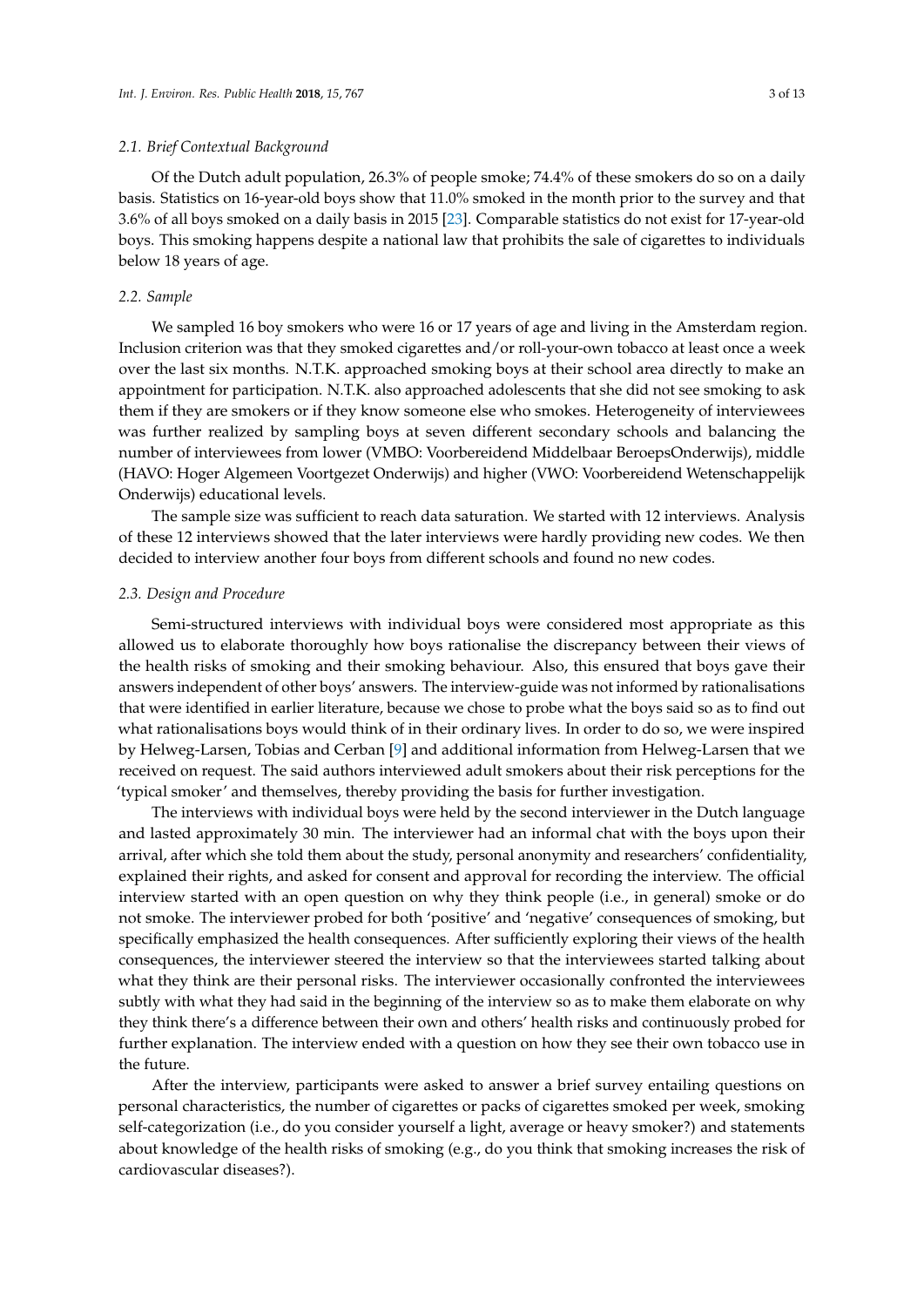## *2.4. Analysis*

The voice recordings were transcribed verbatim for analysis. The analysis focused on finding recurring rationalisations on how boy smokers explained the discrepancy between their knowledge about the harms of smoking and the fact that they are smoking. The first step entailed the coding of any reason that they put forward explaining why they think they will or will not experience the health consequences of smoking. In the second stage, the reasons they put forward were combined into three coherent rationalisations that recurred across the interviewees.

All transcripts were read and coded individually by N.T.K. and M.S. Bi-weekly discussions with the said authors and A.E.K. were employed to reflect on the coding and subsequent emergence of recurring rationalisations. Differences in coding were discussed and solved. Agreement between all authors led to the three rationalisations presented in the Results section. All quotes used in the Results section were translated into English as accurately as possible and kept in context.

The datasets used and/or analysed during the current study are available from the corresponding author on reasonable request.

The AMC Medical Ethics Review Committee reviewed the study proposal and concluded that the Medical Research Involving Human Subject act (WMO) does not apply to this study and that an official approval by this committee was not required (letter W16\_068). All adolescents provided written consent for participation.

## **3. Results**

# *3.1. Participants' Characteristics*

All participants were 16- or 17-year-old boys. Five boys were at a lower, six a middle and five a higher educational level. The number of cigarettes smoked per week ranged from between 7 and 95. Most boys considered themselves to be light or average smokers. The only person who considered himself to be a heavy smoker smoked 35 cigarettes a week, but underpinned his view by saying that he is very motivated to stop and thinks every cigarette he smokes is one too many. All boys had at least two of the three knowledge statements correct. Table [1](#page-4-0) presents an overview of participants' characteristics.

<span id="page-4-0"></span>

| Code                    | <b>Educational Level</b> | Self-Classification | Cigarettes per Week | <b>Knowledge Correct</b> |
|-------------------------|--------------------------|---------------------|---------------------|--------------------------|
| 1                       | Higher                   | Α                   | 70                  | 3/3                      |
| 2                       | Middle                   | L                   | 14                  | 3/3                      |
| 3                       | Middle                   | А                   | 28                  | 3/3                      |
| $\overline{\mathbf{4}}$ | Higher                   | $L-A$               | 49                  | 2/3                      |
| 5                       | Middle                   | L                   | 7                   | 2/3                      |
| 6                       | Middle                   | А                   | 19                  | 3/3                      |
| 7                       | Higher                   | $L-A$               | 38                  | 3/3                      |
| 8                       | Middle                   | А                   | 27                  | 2/3                      |
| 9                       | Lower                    | А                   | 38                  | 3/3                      |
| 10                      | Lower                    | А                   | 29                  | 2/3                      |
| 11                      | Lower                    | Н                   | 35                  | 3/3                      |
| 12                      | Higher                   | А                   | 95                  | 3/3                      |
| 13                      | Higher                   | А                   | 29                  | 3/3                      |
| 14                      | Middle                   | $A-H$               | 95                  | 3/3                      |
| 15                      | Lower                    | L                   | 19                  | 3/3                      |
| 16                      | Lower                    | L-A                 | 57                  | 3/3                      |

**Table 1.** Overview of participants' characteristics.

Self-classification codes:  $L =$  light,  $A =$  average,  $H =$  heavy.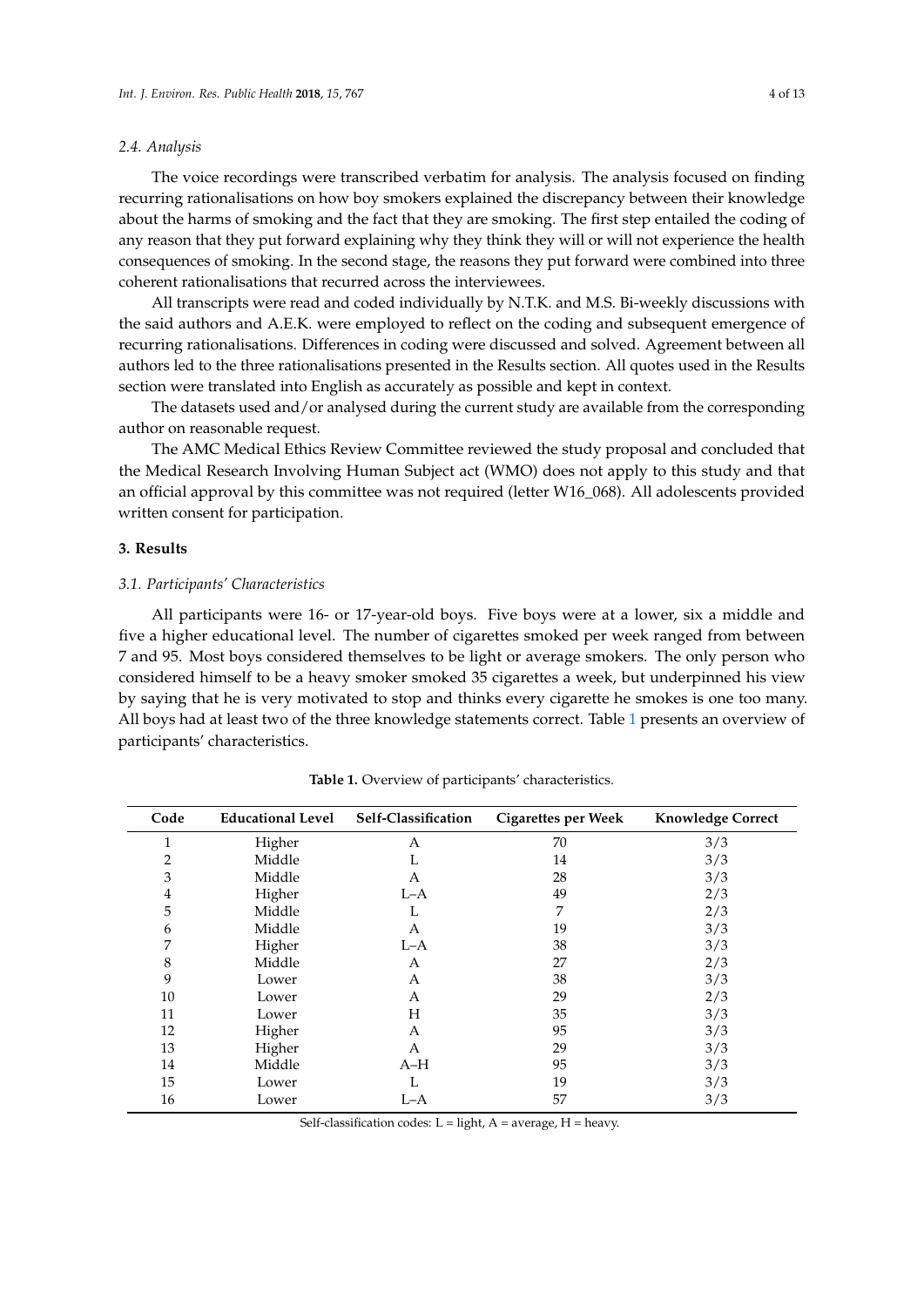## *3.2. Recurring Rationalisations*

The analysis found three recurring rationalisations that explain how boy smokers cognitively deal with the discrepancy between their knowledge about the harmfulness of smoking and the fact that they are smoking. This section elaborates on these separately.

*Rationalisation 1: Immediate consequences are trivialized*, *can be compensated for*, *and are outweighed by the benefits of smoking*.

Boys noticed that smoking immediately impacts their health. They often recalled negative consequences for their physical endurance, teeth, skin, sense of smell and taste. Outbursts of smoking were often accompanied with, what they call, 'a smokers' cough' the day(s) after.

'Normally (before I started smoking) I could play a full match (soccer), but now only three quarters of a match. Or half a match, if I've really smoked a lot.' (#8)

While recognizing such immediate consequences of smoking, most boys were not bothered too much by these consequences as they constantly trivialize its impact on their lives.

'Well, if I smoke just before I have to cycle, then I notice it, I have to cycle slower because otherwise I sit on my bike with a hoarse gasp . . . you know . . . that is not nice. So mostly I do not smoke before cycling. Hahaha (laugh).' (#9)

'I do not notice it too much. Yes, maybe during sports. But I do not do sport at a high level, so these are not consequences that make me think . . . ' (#12)

'I am a dancer and the smoking influences my condition and the power in my movements. It all has become more difficult, but I don't really notice it.' (#16)

The finding that boys are not bothered too much by the immediate consequences also stems from their view that these can be compensated for by executing other healthy behaviours (e.g., doing sport, eating healthily, increasing the brushing of teeth etc.).

'You can just keep up your teeth (with proper dental care) when smoking, I am the living proof.' (#5)

Smoking, moreover, brings about benefits that they value more than said direct consequences.

'(The impact of smoking on) my condition and taste and so on, that is really . . . but on the other side it (smoking) is a very sociable thing to do, it tastes good and I really like to do it.' (#1)

There were, in fact, only very few boys who argued that the immediate health consequences make them want to stop smoking. This intention to stop due to the direct consequences particularly applied to those who feel seriously hampered in their physical endurance.

'I play sports a lot and you just notice that after going out in the weekend and drinking and smoking a lot, that your endurance is bad  $(\ldots)$  This is a big reason for me, and the money, to stop smoking.' (#11)

*Rationalisation 2: Smoking only takes place during adolescence*, *so the body will recover from the inflicted damage*.

Boys reasoned that the damage done by smoking is a function of the number of cigarettes that someone smokes over the course of life. Most boys assumed that the number of cigarettes they (will) smoke are too few to increase the chances of developing a fatal disease considerably.

'I just don't think my chances of getting it (lung cancer) really increase (in comparison to non-smokers) with the amount that I smoke.' (#6)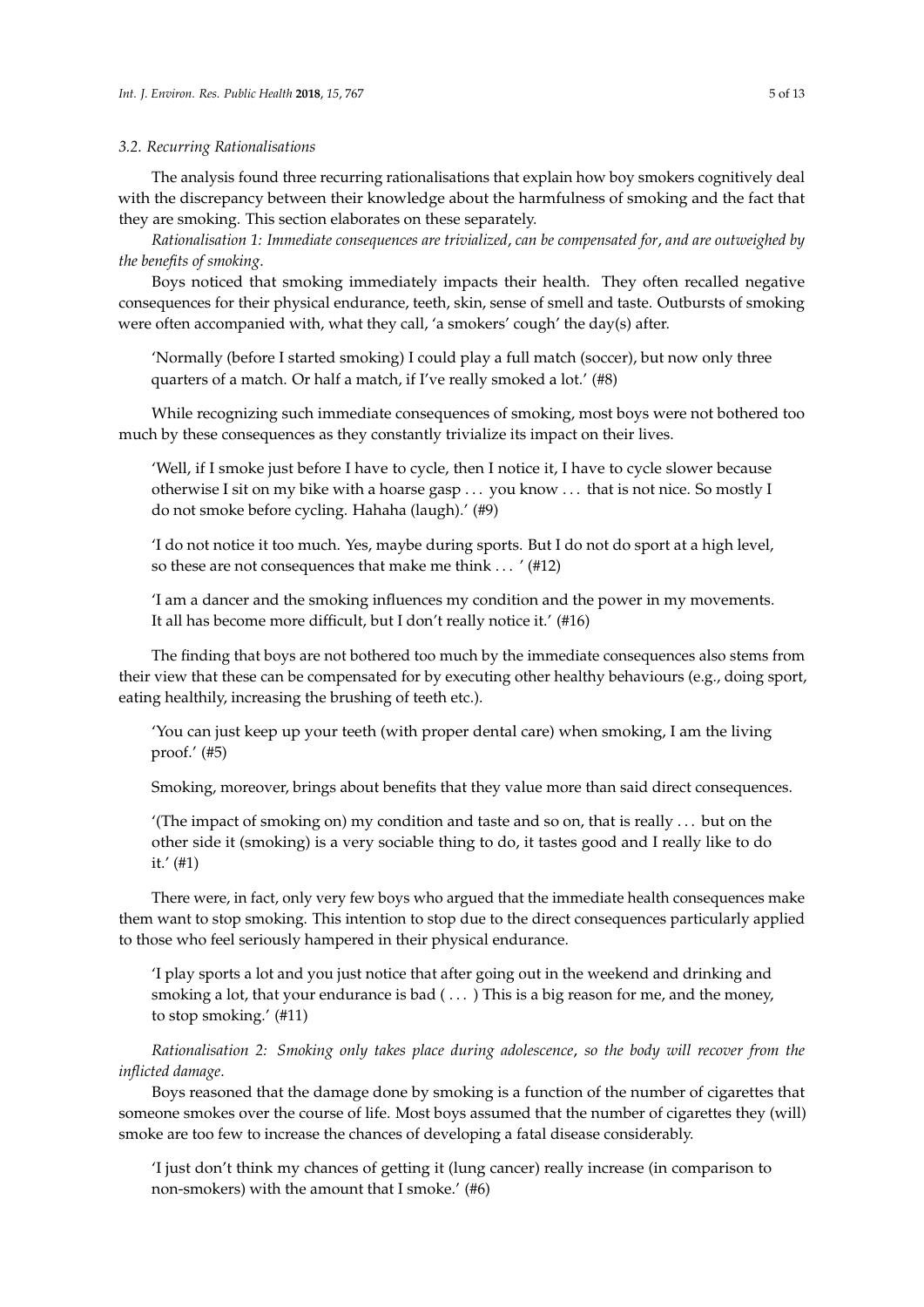'I think my smoking is fine . . . just not smoke too much.' (#10)

Boys, indeed, primarily associated risks of such fatal consequences with individuals who smoke 'many cigarettes' for 'a long period of time'—the meaning of which varied across individuals. They assumed that individuals who have been smoking for a short period will largely—apart from 'some (often undefined) permanent damage'—recover from the damage that has been inflicted.

'I have just been smoking for four years while there are also people that have been smoking for their entire life. These individuals will get lung cancer, and I think that if I stop now I will not experience consequences anymore ( . . . ) on the internet you also see that your health slowly gets better, and that it is good again in 20 years or so' (#1)

'Yes, (severe consequences) particularly (occur) if you keep on smoking, I think that if you quit, it (my health) will slowly get better ( . . . ) my grandma, her lungs were totally black, but they got clean again.' (#11)

'You will always experience some effects (health consequences from smoking), but I think that you can minimize the impact of these effects so that you do not really notice it. I will probably have a lower lung capacity or higher blood pressure, but I think this will become better if you start living healthy.' (#12)

Most boys said that they will stop smoking in the following months or years. The conviction that they will stop is fundamentally built on their view that smoking is part of adolescence. They typified adolescence as a phase in life where they can still get away with deciding to favour experiencing 'joy' over the 'wise decision' not to smoke.

'By then (when planning to get children) it will not have any value anymore. Now, I am still young and can just behave the way I want.' (#7)

'I know it is bad for you. But it is just . . . it is sociable and I mean . . . why not just enjoy something when you are young?' (#9)

Some boys even said they will adopt a similar stance on smoking if their future children start smoking in adolescence.

'Yes (my children will be allowed to smoke), because it would be hypocritical to forbid them ( . . . ) they can experiment with it, but then I will tell them that I had fun smoking for a couple of years and then quit. So (I will tell them) they should try that.' (#15)

Boys, in contrast, talked about adulthood as a phase of life in which they have to become more serious and responsible, and therefore it seemed self-evident to them that they will quit smoking. They characterised adulthood by decreases in the amount of social events, the necessity to work on a professional career, and also the idea of being a responsible (i.e., non-smoking) dad for their future children.

'You know . . . now everything is still exciting, I am not 18 years of age and everybody around me smokes at parties ( . . . ) so it is just part of it (life at this moment). At a certain point in time you stop going to parties every weekend and your life becomes more serious. I am sure that I will not keep on smoking.' (#5)

'I think (I will quit smoking) after my studies. When I start a responsible life.' (#13)

'Then I will leave secondary school. All my friends will also be gone. Then I won't see anyone smoking and get new friends ( . . . ) that is a new beginning, just (make sure that I do) not start (smoking) again.' (#15)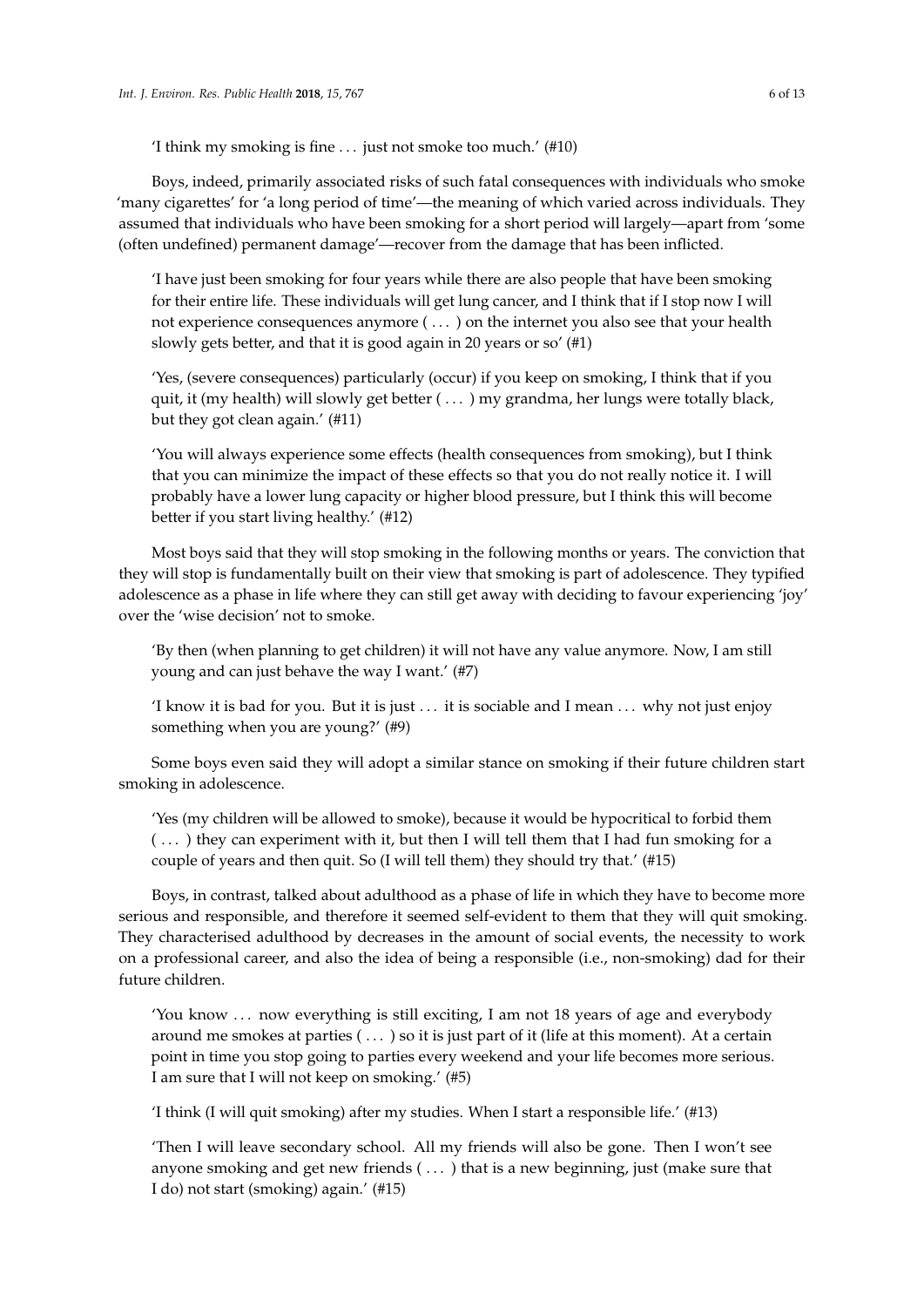Similarly, some boys found it irresponsible and immature to see adults smoking. This was particularly the case for those with no smoking in the family.

'I do not see myself smoking as an adult. If you smoke as an adult I think that is immature. If I am adult, I will act like an adult ( . . . ) If my parents would smoke it would not make any sense ... they're a role model to someone.' (#5)

*Rationalisation 3: Health consequences can be prevented as long as there is control over the amount and frequency of smoking*.

Boys argued they can prevent the health consequences of smoking as long as they remain in control over the amount and frequency of smoking. Specifically, control over smoking gave them the feeling that they have an influence over the occurrence of health consequences. Illustrative of this reasoning, one interviewee mentioned that he would like to have a status report of his current health situation so as to be able to act on it (i.e., reduce or quit smoking).

'I am not really worried (about the health risks), but I would like to know the current situation (of the damage done by his current level of smoking), so that I know how it (the damage) will progress or just remain the same (as now) if I continue smoking the way I am doing now.' (#5)

Boys—even those who considered themselves to be addicted—were in a continuous search for control over their smoking behaviour. This search manifested itself in several tactics: limiting the amount they smoke each day, minimising the buying of cigarette packs themselves, refraining from smoking for certain periods of time, or abstaining from smoking when they are with their families. Successful experiences with such tactics were persistently put forward as evidence underpinning their control.

'I know that I will eventually decrease the amount of smoking. I also have periods where I do not smoke for three months, so I know that I can.' (#3)

'I managed not to buy cigarettes for about a year, just for the idea that I would not get addicted if I wouldn't have them nearby.' (#8)

These successful experiences were also put forward to underpin why they believe they will succeed in quitting smoking later in life—even if, in fact, the situation was a failed attempt to quit.

Interviewee: 'Yes, I am a little afraid (that I will be too addicted to quit) ( . . . ) but the largest part is mental, and if you think 'I don't want this anymore' . . . I also quit cold-turkey one time before and stopped smoking for three months, until my exams started.'

Interviewer: 'So if you really want to, you will succeed?'

Interviewee: 'Yes, I will.' (#11)

'I have often quit for half a year and this gives me the feeling of knowing that I can stop at any moment.' (#13)

In contrast, social situations were often referred to as instances where smokers had less control over their smoking. This, however, did not concern them too much as it was different from how they act 'normally' (e.g., just in holidays or weekend).

'In holidays you smoke a pack a day and then you think 'shit  $\dots$  what am I doing?'  $(\dots)$ I need to start smoking less for a while.' (#7)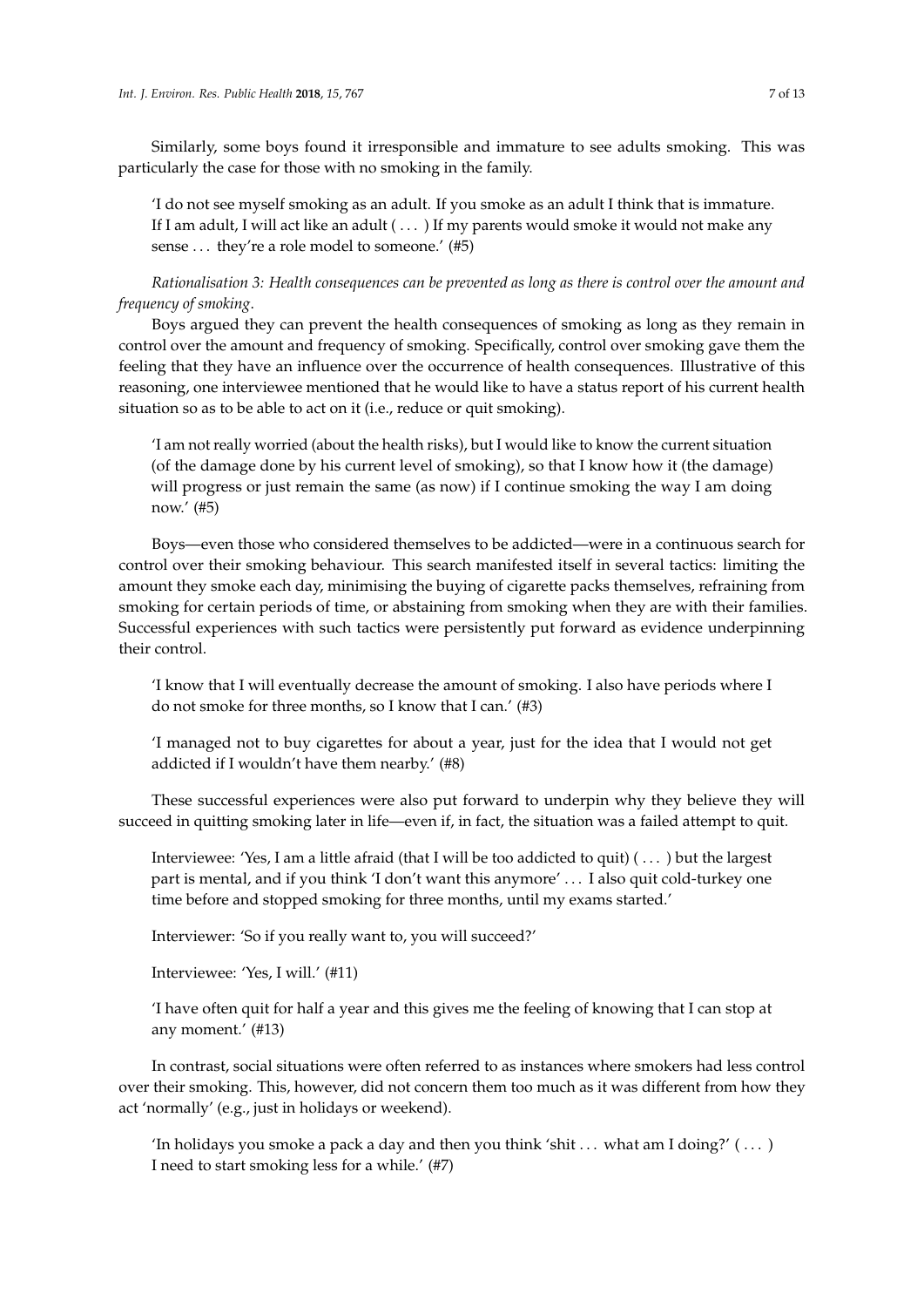'I think I am an average smoker, but when I go out I sometimes smoke an entire pack. Certainly, in combination with alcohol, then it is three times as nice so then you smoke even more.' (#9)

'In the weekends I sometimes buy a pack before going out for a drink because I will share it and smoke not all of it myself.' (#11)

Referring to the difficulties of having control in social situations, one boy explained how he tries to manipulate his friends—instead of simply saying 'no'—to limit the number of cigarettes (i.e., tactic to underpin control) that he smokes.

'When I am at school with friends and they say 'we're going for a smoke' and I do not feel like it, I say 'let's just wait for a bit'. This waiting can easily last an hour, leaving no time for smoking because of a new school hour that is starting. This is how I secretly try to manipulate.' (#15)

# **4. Discussion**

Literature indicates that adolescent smokers engage in cognitive rationalisation processes to deal with the knowledge that they are engaging in a potentially fatal behaviour. We explored how boy smokers rationalise the discrepancy between their knowledge about the health risks of smoking and the fact that they are smoking. The results showed that these boys are, indeed, largely aware of the negative health consequences, but persistently put forward three recurring rationalisations.

The first rationalisation was that boys trivialize the immediate consequences and think these can be compensated for and are outweighed by the benefits of smoking. Boys referred to negative consequences for their physical endurance, teeth, skin, sense of smell and taste, but these did not make them want to stop smoking during adolescence. Only boys who (plan to) undertake sports at a serious level considered the immediate consequences hampering them to such an extent that they wanted to quit smoking quickly.

The second rationalisation was that boys assume they will smoke only during their adolescence and so afterwards they will largely recover from the damage that has been inflicted. Boys connected the fatal consequences only to individuals who smoke many cigarettes for a long period of time. They were confident they will not do so because smoking is part of the many social events that are inherent to adolescence, but is irresponsible and immature when one becomes an adult.

The third rationalisation was that boys believe themselves to be in control over their amount and frequency of smoking and so can avoid suffering fatal health consequences. They employed several tactics and put forward successful experiences with those tactics as evidence to nurture the belief of control. Social situations were, however, often referred to as instances where they had less control, but this did not bother them too much as it was considered to be different from how they act normally (e.g., just in the holidays or at weekends).

# **5. Limitations**

We focussed on smoking boys' cognitive attempts to deal with the health risks of smoking. This focus on health risks was a deliberate decision, but in the transcripts we found some referrals to the social benefits and costs of smoking (e.g., 'I want to stop because I fell in love with a girl who doesn't like it when I smoke' #8). This corresponds with research showing the importance of social outcome expectancies on adolescents' smoking status [\[24\]](#page-12-12). Future studies that focus on social benefits and costs as well as health risks would produce a more comprehensive representation of adolescents' cognitive dealings with their smoking behaviour.

The study did not include boys who never smoked but do have the intention of smoking. Including them would have been interesting, as research shows that those with smoking intentions (i.e., susceptible non-smokers) also have lower perceptions of personal risk [\[1\]](#page-11-0). Such evidence would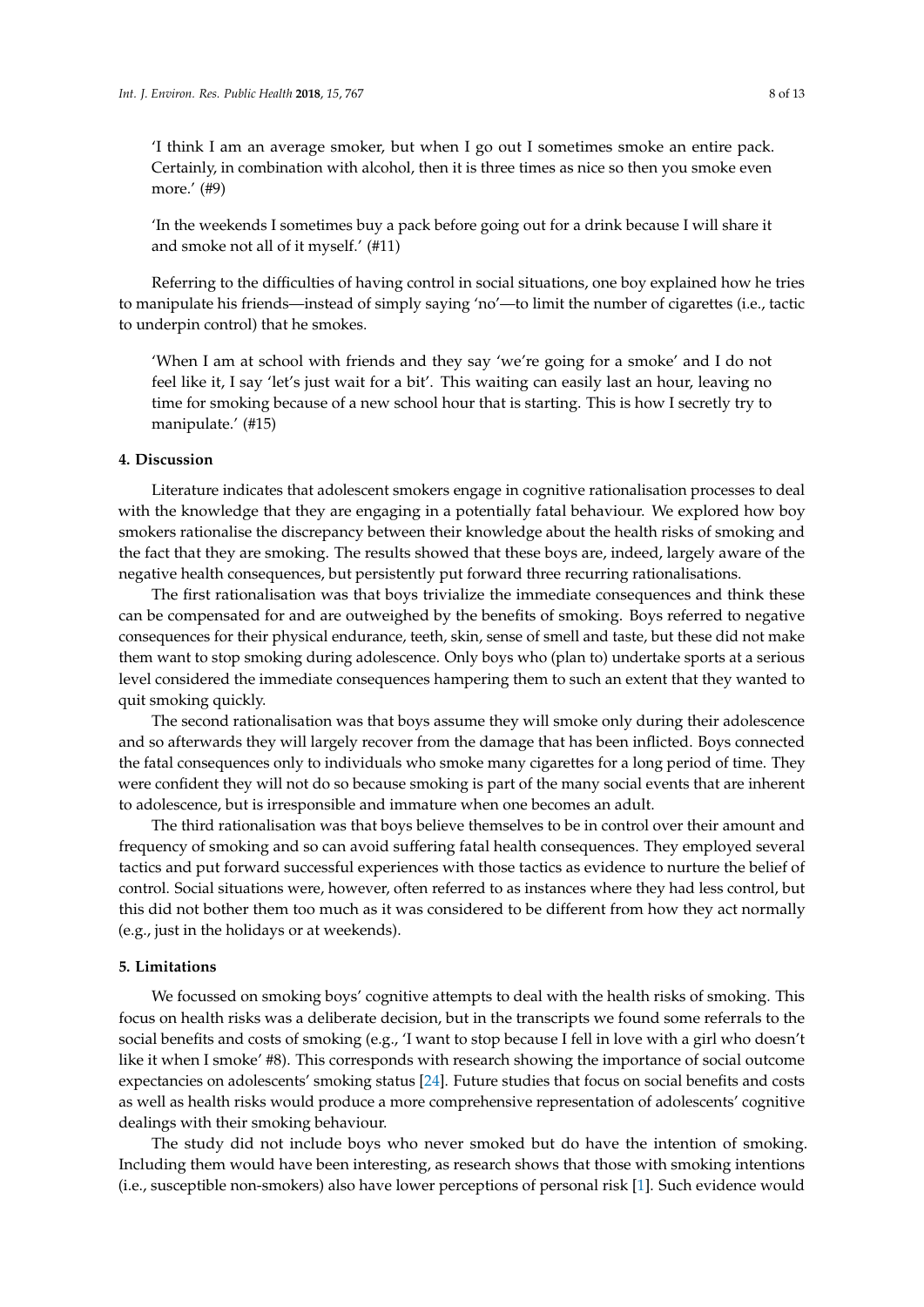have allowed us to understand how rationalisations develop from the susceptibility to the smoking stage and see whether different health interventions are needed to prevent adolescents in different stages of smoking uptake from engaging in cognitive rationalisation processes.

Lastly, we should be cautious in generalizing these results about 16 Dutch boys from the Amsterdam region to other adolescents and contexts. Next to sample size and locality, another reason to be cautious is that we did not explore whether rationalisations are different among individuals with different characteristics. Characteristics that could influence the rationalisations are adolescents' gender, length of smoking, ethnicity, self-perceived addiction, amount of friendship ties, and dual use of tobacco products.

#### *5.1. Comparison with Adults*

This study identified three recurring rationalisations that boys use to decrease their perceptions of personal risk. These recurring rationalisations logically fit with boys' brief smoking histories, stage of current smoking, and developmental phase. Relative to most adult smokers, 16- and 17-year-old boy smokers have smoked for a shorter period of time, smoke on average fewer cigarettes a day, more often smoke in social situations, have fewer responsibilities, and are still in the midst of their social and cognitive development [\[25\]](#page-12-13). Therefore, it is no surprise that boys' recurring rationalisations fundamentally build on the view that they are supposed to have fun and will not become the *typical smoker* who—in their understanding—risks dying from its connected diseases. This view underlying boys' rationalisations may also occur more generally among adolescents in The Netherlands and similar countries.

We suggest that boys' view that they are supposed to have fun and will not become a typical smoker manifests itself in putting more weight on different rationalisations than adults. Noteworthy is boys' strong emphasis on worth-it and bulletproof beliefs in combination with the insignificance of sceptic and jungle beliefs. This combination denotes that boys feel no need to deny (sceptic) or downplay (jungle) the risks of smoking because they strongly believe that their current acts and future decisions allow them temporarily to enjoy the short-term benefits (worth-it) and safeguard them from the long-term harm of smoking (bulletproof). In contrast, adults often put forward counter-evidence based on personal experiences (sceptic, e.g., my grandfather grew old while smoking all his life) and present smoking as one of the many possible risk behaviours (jungle, e.g., eating unhealthily) [\[10\]](#page-11-7). This difference fits with research showing that adults believe less strongly that they can quit smoking whenever they want [\[18\]](#page-12-7) and consequently need to deal cognitively with the risks that are associated with their likely continuation of smoking.

## *5.2. Reflections*

The main contribution of our study is that many existing but dispersed findings on the ways boys' cognitively deal with the health risks of smoking are combined into three coherent rationalisations that recur among individuals. These rationalisations show not only what boys believe, but also explain why they believe what they believe and how they use or misuse everyday events to maintain their beliefs. We will now describe how the three recurring rationalisations relate to findings in earlier studies.

The first rationalisation indicates that boys do not deny that smoking causes immediate health consequences, but simply considered these not to be sufficiently bothersome to stop smoking during adolescence. This indifference to immediate health consequences (i.e., the 'costs' of smoking, leading to worth-it beliefs) corresponds with prior findings showing that adolescent smokers think the immediate health effects are 'insignificant, manageable and minor' [\[15\]](#page-12-4) (p. 578), attach less value to health than non-smokers [\[26\]](#page-12-14), and adhere relatively strongly (vs. adults) to rationalisations that trivialize the value of health [\[13\]](#page-12-2). Boys' indifference counters some scholars' pleas to shift the content of health warnings (e.g., on cigarette packs) from the long-term consequences to the immediate consequences of smoking because these are assumed to be more relevant to adolescents [\[13\]](#page-12-2). In our study, this relevance only seemed to apply to boys who feel their smoking seriously hampers them in executing sports.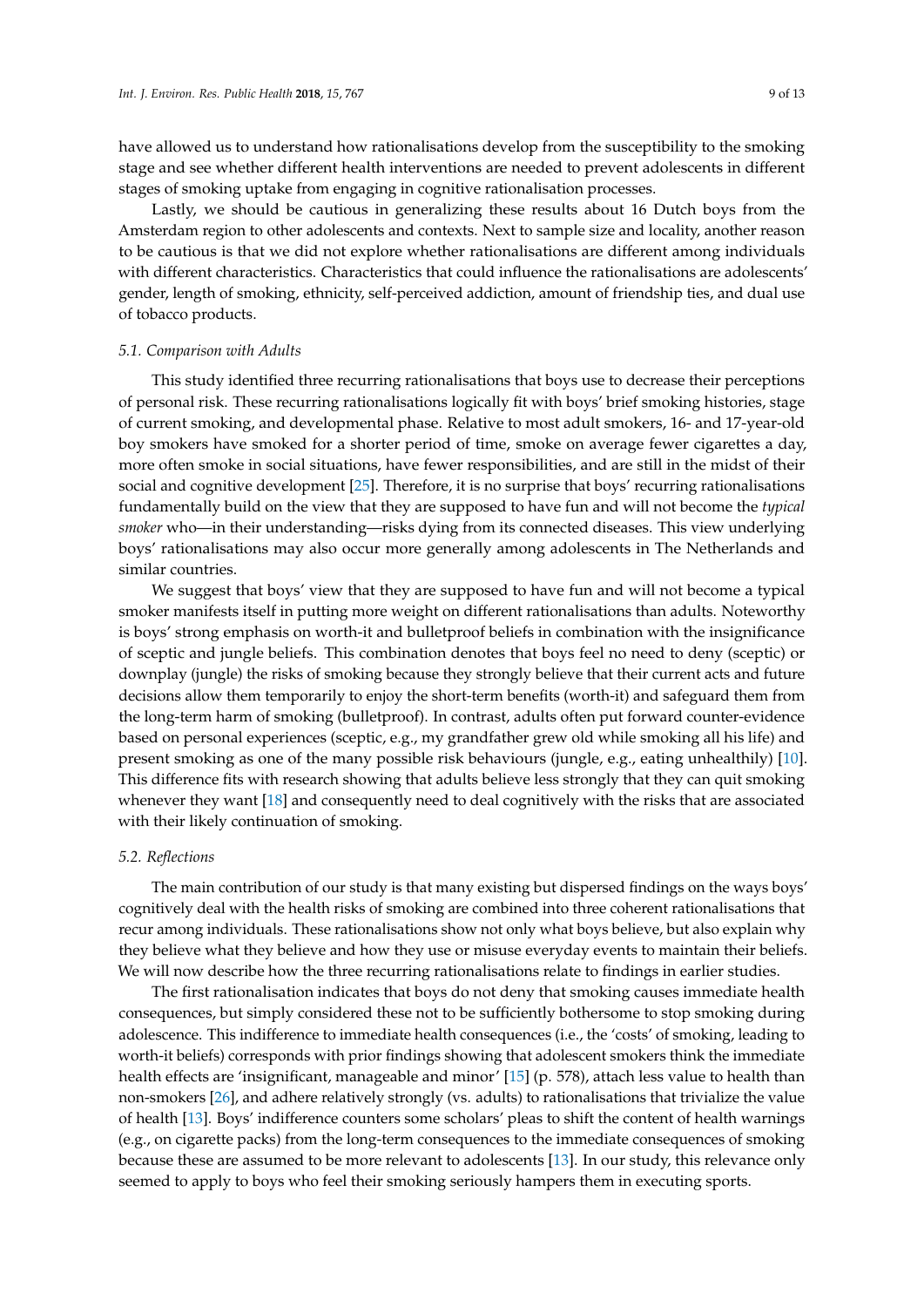The second rationalisation shows that boys assume that they will stop smoking before adulthood to avert the occurrence of fatal diseases. Adolescents in other studies similarly argue about stopping smoking before becoming adults because this is before severe damage has been inflicted [\[19\]](#page-12-8). This corresponds with a recent longitudinal study that shows adolescents are most strongly biased in their perceptions of becoming addicted, relative to other biases [\[27\]](#page-12-15). Boys, moreover, explicitly framed smoking as an *adolescent behaviour* as they consider it immature and irresponsible to perform unhealthy acts like smoking in adulthood. This framing of smoking contradicts an earlier qualitative study arguing that children and adolescents associate smoking with adulthood [\[28\]](#page-12-16). Our finding that such framing does not apply to Dutch boys corresponds with literature that shows only 11.0% of 13- to 17-year-old Dutch adolescents considered smoking a marker of adulthood in 2009, relative to 46.3% and 68.2% for drinking alcohol and having sexual intercourse, respectively [\[29\]](#page-12-17).

The third rationalisation denotes that boys—even those who feel addicted—consider themselves to be in control over the amount and frequency of their smoking behaviour and thereby are able to avert fatal consequences. Such naïve feelings of control are part of adolescents' developmental phase (i.e., egocentric thinking) and nurtures their view of personal invincibility [\[30\]](#page-12-18). The theme of control has also been found in prior literature on adolescent smoking. In one study, smoking girls described 'how they could control their cigarettes, rather than have their cigarettes control them' [\[31\]](#page-12-19) (p. 293). Baille et al. [\[16\]](#page-12-5) (p. 105), accordingly, concluded that 'youth go to great lengths to monitor their cigarette use carefully' in order to feel in control. Like in our study, other literature shows that adolescents' tactics to self-confirm such control include: smoking not too often, not too much, or only on social occasions [\[16](#page-12-5)[,32](#page-12-20)[,33\]](#page-12-21) and not buying packs of cigarettes themselves [\[17\]](#page-12-6). This control gives adolescents the feeling they can change their behaviour in case they would notice that smoking becomes a problem [\[17\]](#page-12-6) and dangerous to their health [\[16\]](#page-12-5). The fear of losing control has, therefore, been reported as a motivator for college students to quit smoking [\[34\]](#page-13-0) and our study suggests that the same may apply to adolescents.

## *5.3. Key Areas for Future Research*

Boy smokers use three recurring rationalisations to decrease their perceptions of personal vulnerability for the health risks of smoking. A main challenge of health interventions is to avert adolescents from engaging in these rationalisations. We now briefly outline three key areas for future scientific inquiry to support the design of such health interventions.

First, future research should explore how health interventions can effectively address adolescents' rationalisations in order to improve their perceptions of personal vulnerability. Most scholars argue that cutting off rationalisations will likely decrease smoking behaviour, because the only remaining way to reduce cognitive dissonance is to change the behaviour [\[11\]](#page-12-0). Some scholars, however, also mention the possibility that rationalising is a robust cognitive skill, so that solving one rationalisation simply leads to the onset of another and, therefore, has no impact on behaviour [\[4\]](#page-11-2). In line with the former position, health interventions that elicit cognitive dissonance have shown promising short-term impacts on attitudes, intentions and health behaviours [\[35\]](#page-13-1).

However, there remains much to be learned on how health interventions can best address adolescents' rationalisations in order to have a long-term impact on their smoking behaviour—and not merely initiate the development of new rationalisations. Future studies should specifically focus on which smoking stage is most effective for tackling rationalisations (e.g., those who do not smoke, recent smokers, those who want to quit); what type of interventions are most capable of tackling rationalisations (e.g., motivational interviewing, classroom sessions); and in what setting these interventions are best delivered (e.g., school setting, general practitioner). Second, future research should develop more understanding on how to deal with the adverse impacts of health interventions that aim at motivating smokers to quit. This is important, as our results show that boys misuse correct epidemiological information (e.g., smokers who quit smoking will largely recover from the damage) to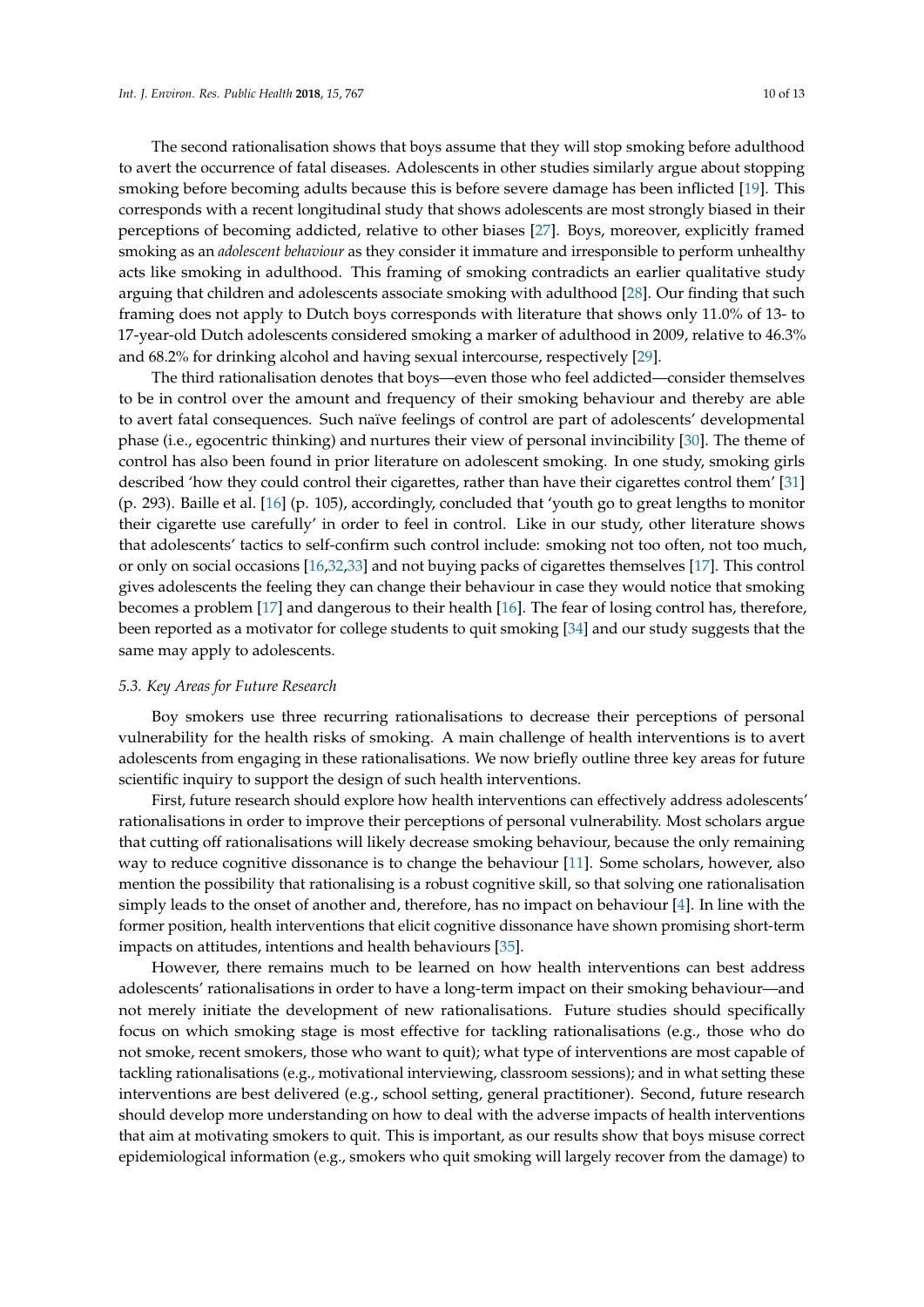underpin their rationalisation that it can do no long-term harm if they smoke for a few years during adolescence. Similar misuse of epidemiological facts was reported for adults [\[12\]](#page-12-1).

Third, future research should develop insights that allow health interventions to better convince adolescents that smoking is addictive. Current health interventions often stress the addictive nature of tobacco smoking (e.g., warning on cigarette packs), yet our results showed that boys still have naïve views about the chance that they may become addicted. We suggest that explicitly countering adolescents' views that they have control over and will quit smoking could convince them about their personal vulnerability to becoming addicted.

## **6. Conclusions**

Boy smokers' recurring rationalisations fundamentally build on their view that they are supposed to have fun and will not become a typical adult smoker who is likely to suffer from fatal diseases. Addressing these rationalisations might improve boys' perceptions of their personal vulnerability to the health risks of smoking, but much is still to be learned on how this can be done most adequately.

**Acknowledgments:** The authors would like to thank all the adolescents that participated in the research. This research is supported by the European Commission and is part of the SILNE-R project (Enhancing the Effectiveness of Programs and Strategies to Prevent Smoking by Adolescents: A Realist Evaluation Comparing Seven European Countries). Official website: [http://silne-r.ensp.org/.](http://silne-r.ensp.org/) The international coordinator of the study is Anton Kunst, Academisch Medisch Centrum (AMC), University of Amsterdam (The Netherlands). This work was supported by the European Union's Horizon 2020 research and innovation programme (grant number 635056).

**Author Contributions:** All authors participated in the conceptualisation of the study. N.T.K. collected the data. M.S. and N.T.K. analysed the data with support by B.v.d.P. and A.E.K. M.S. drafted the manuscript. All authors contributed to the writing of the final version of the manuscript and approved to the final manuscript.

**Conflicts of Interest:** The authors declare no conflict of interest.

## **References**

- <span id="page-11-0"></span>1. Halpern-Felsher, B.L.; Biehl, M.; Kropp, R.Y.; Rubinstein, M.L. Perceived risks and benefits of smoking: Differences among adolescents with different smoking experiences and intentions. *Prev. Med.* **2004**, *39*, 559–567. [\[CrossRef\]](http://dx.doi.org/10.1016/j.ypmed.2004.02.017) [\[PubMed\]](http://www.ncbi.nlm.nih.gov/pubmed/15313096)
- <span id="page-11-1"></span>2. Borland, R.; Yong, H.H.; Balmford, J.; Fong, G.T.; Zanna, M.P.; Hastings, G. Do risk-minimizing beliefs about smoking inhibit quitting? Findings from the International Tobacco Control (ITC) four-country survey. *Prev. Med.* **2009**, *49*, 219–223. [\[CrossRef\]](http://dx.doi.org/10.1016/j.ypmed.2009.06.015) [\[PubMed\]](http://www.ncbi.nlm.nih.gov/pubmed/19573553)
- 3. Mantler, T. A systematic review of smoking youths' perceptions of addiction and health risks associated with smoking: Utilizing the framework of the health belief model. *Addict. Res. Theory* **2012**, *21*, 306–317. [\[CrossRef\]](http://dx.doi.org/10.3109/16066359.2012.727505)
- <span id="page-11-2"></span>4. Peretti-Watel, P.; Halfen, S.; Gremy, I. Risk denial about smoking hazards and readiness to quit among French smokers: An exploratory study. *Addict. Behav.* **2007**, *32*, 377–383. [\[CrossRef\]](http://dx.doi.org/10.1016/j.addbeh.2006.04.002) [\[PubMed\]](http://www.ncbi.nlm.nih.gov/pubmed/16750305)
- <span id="page-11-3"></span>5. Helweg-Larsen, M.; Nielsen, G.A. Smoking cross-culturally: Risk perceptions among young adults in Denmark and the United States. *Psychol. Health* **2009**, *24*, 81–93. [\[CrossRef\]](http://dx.doi.org/10.1080/08870440801932656) [\[PubMed\]](http://www.ncbi.nlm.nih.gov/pubmed/20186641)
- 6. Weinstein, N.D. Accuracy of smokers' risk perceptions. *Ann. Behav. Med.* **1998**, *20*, 135–140. [\[CrossRef\]](http://dx.doi.org/10.1007/BF02884459) [\[PubMed\]](http://www.ncbi.nlm.nih.gov/pubmed/9989319)
- <span id="page-11-4"></span>7. Weinstein, N.D.; Marcus, S.E.; Moser, R.P. Smokers' unrealistic optimism about their risk. *Tob. Control* **2005**, *14*, 55–59. [\[CrossRef\]](http://dx.doi.org/10.1136/tc.2004.008375) [\[PubMed\]](http://www.ncbi.nlm.nih.gov/pubmed/15735301)
- <span id="page-11-5"></span>8. Oakes, W.; Chapman, S.; Borland, R.; Balmford, J.; Trotter, L. "Bulletproof skeptics in life's jungle": Which self-exempting beliefs about smoking most predict lack of progression towards quitting? *Prev. Med.* **2004**, *39*, 776–782. [\[CrossRef\]](http://dx.doi.org/10.1016/j.ypmed.2004.03.001) [\[PubMed\]](http://www.ncbi.nlm.nih.gov/pubmed/15351545)
- <span id="page-11-6"></span>9. Helweg-Larsen, M.; Tobias, M.R.; Cerban, B.M. Risk perception and moralization among smokers in the USA and Denmark: A qualitative approach. *Br. J. Health Psychol.* **2010**, *15*, 871–886. [\[CrossRef\]](http://dx.doi.org/10.1348/135910710X490415) [\[PubMed\]](http://www.ncbi.nlm.nih.gov/pubmed/20181322)
- <span id="page-11-7"></span>10. Heikkinen, H.; Patja, K.; Jallinoja, P. Smokers' accounts on the health risks of smoking: Why is smoking not dangerous for me? *Soc. Sci. Med.* **2010**, *71*, 877–883. [\[CrossRef\]](http://dx.doi.org/10.1016/j.socscimed.2010.05.036) [\[PubMed\]](http://www.ncbi.nlm.nih.gov/pubmed/20619947)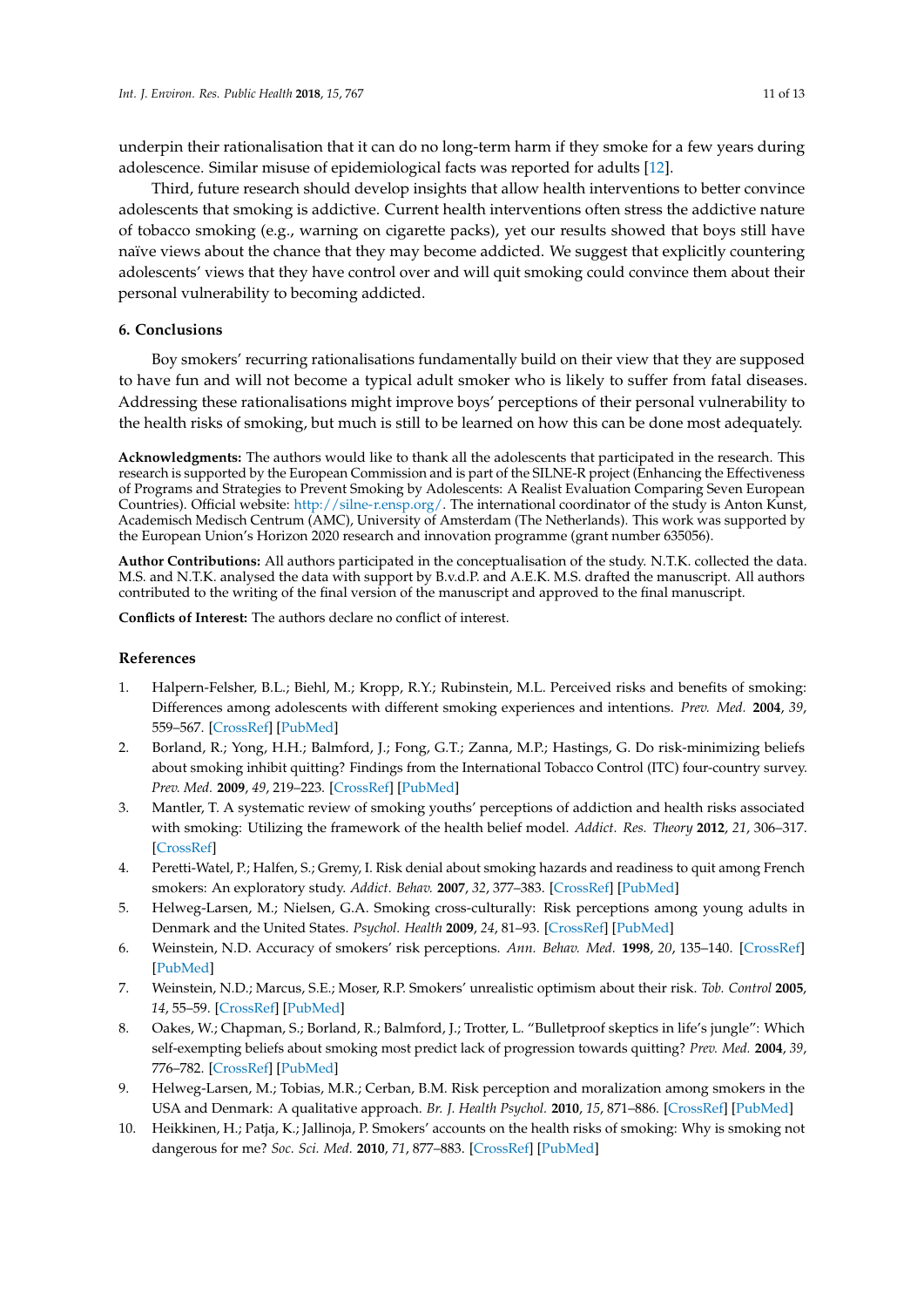- <span id="page-12-0"></span>11. Fotuhi, O.; Fong, G.T.; Zanna, M.P.; Borland, R.; Yong, H.H.; Cummings, K.M. Patterns of cognitive dissonance-reducing beliefs among smokers: A longitudinal analysis from the International Tobacco Control (ITC) four country survey. *Tob. Control* **2013**, *22*, 52–58. [\[CrossRef\]](http://dx.doi.org/10.1136/tobaccocontrol-2011-050139) [\[PubMed\]](http://www.ncbi.nlm.nih.gov/pubmed/22218426)
- <span id="page-12-1"></span>12. Peretti-Watel, P.; Constance, J.; Guilbert, P.; Gautier, A.; Beck, F.; Moatti, J.P. Smoking too few cigarettes to be at risk? Smokers' perceptions of risk and risk denial, a french survey. *Tob. Control* **2007**, *16*, 351–356. [\[CrossRef\]](http://dx.doi.org/10.1136/tc.2007.020362) [\[PubMed\]](http://www.ncbi.nlm.nih.gov/pubmed/17897995)
- <span id="page-12-2"></span>13. Kleinjan, M.; van den Eijnden, R.J.; Engels, R.C. Adolescents' rationalizations to continue smoking: The role of disengagement beliefs and nicotine dependence in smoking cessation. *Addict. Behav.* **2009**, *34*, 440–445. [\[CrossRef\]](http://dx.doi.org/10.1016/j.addbeh.2008.12.010) [\[PubMed\]](http://www.ncbi.nlm.nih.gov/pubmed/19185429)
- <span id="page-12-3"></span>14. Radtke, T.; Scholz, U.; Keller, R.; Knauper, B.; Hornung, R. Smoking-specific compensatory health beliefs and the readiness to stop smoking in adolescents. *Br. J. Health Psychol.* **2011**, *16*, 610–625. [\[CrossRef\]](http://dx.doi.org/10.1348/2044-8287.002001) [\[PubMed\]](http://www.ncbi.nlm.nih.gov/pubmed/21199538)
- <span id="page-12-4"></span>15. Tohid, H.; Omar, K.; Muhammad, N.A.; Jaffar, A.; Monoto, E.M.M.; Ishak, N.M. "Smoking is worth the risk": Understanding adolescents' rationalisation of their smoking behaviour. *Pertanika J. Soc. Sci. Humanit.* **2016**, *24*, 573–585.
- <span id="page-12-5"></span>16. Baillie, L.; Lovato, C.Y.; Johnson, J.L.; Kalaw, C. Smoking decisions from a teen perspective: A narrative study. *Am. J. Health Behav.* **2005**, *29*, 99–106. [\[CrossRef\]](http://dx.doi.org/10.5993/AJHB.29.2.1) [\[PubMed\]](http://www.ncbi.nlm.nih.gov/pubmed/15698977)
- <span id="page-12-6"></span>17. Moffat, B.M.; Johnson, J.L. Through the haze of cigarettes: Teenage girls' stories about cigarette addiction. *Qual. Health Res.* **2001**, *11*, 668–681. [\[CrossRef\]](http://dx.doi.org/10.1177/104973201129119361) [\[PubMed\]](http://www.ncbi.nlm.nih.gov/pubmed/11554194)
- <span id="page-12-7"></span>18. Arnett, J.J. Optimistic bias in adolescent and adult smokers and nonsmokers. *Addict. Behav.* **2000**, *25*, 625–632. [\[CrossRef\]](http://dx.doi.org/10.1016/S0306-4603(99)00072-6)
- <span id="page-12-8"></span>19. Balch, G.I. Exploring perceptions of smoking cessation among high school smokers: Input and feedback from focus groups. *Prev. Med.* **1998**, *27*, A55–A63. [\[CrossRef\]](http://dx.doi.org/10.1006/pmed.1998.0382) [\[PubMed\]](http://www.ncbi.nlm.nih.gov/pubmed/9808818)
- 20. Slovic, P. Do adolescent smokers know the risks? *Duke Law J.* **1998**, *47*, 1133–1141. [\[CrossRef\]](http://dx.doi.org/10.2307/1373033) [\[PubMed\]](http://www.ncbi.nlm.nih.gov/pubmed/10557547)
- <span id="page-12-9"></span>21. Subramaniam, M.; Shahwan, S.; Fauziana, R.; Satghare, P.; Picco, L.; Vaingankar, J.A.; Chong, S.A. Perspectives on smoking initiation and maintenance: A qualitative exploration among singapore youth. *Int. J. Environ. Res. Public Health* **2015**, *12*, 8956–8970. [\[CrossRef\]](http://dx.doi.org/10.3390/ijerph120808956) [\[PubMed\]](http://www.ncbi.nlm.nih.gov/pubmed/26264011)
- <span id="page-12-10"></span>22. Amos, A.; Bostock, Y. Young people, smoking and gender—A qualitative exploration. *Health Educ. Res.* **2007**, *22*, 770–781. [\[CrossRef\]](http://dx.doi.org/10.1093/her/cyl075) [\[PubMed\]](http://www.ncbi.nlm.nih.gov/pubmed/16908497)
- <span id="page-12-11"></span>23. Dorsselaer, S.; Tuithof, M.; Verdurmen, J.; Spit, M.; van Laar, M.; Monshouwer, K. *Jeugd en Riskant Gedrag 2015. Kerngegevens uit het Peilstationonderzoek Scholieren*; Trimbos Institute: Utrecht, The Netherlands, 2016.
- <span id="page-12-12"></span>24. Josendal, O.; Aaro, L.E. Adolescent smoking behavior and outcome expectancies. *Scand. J. Psychol.* **2012**, *53*, 129–135. [\[CrossRef\]](http://dx.doi.org/10.1111/j.1467-9450.2011.00927.x) [\[PubMed\]](http://www.ncbi.nlm.nih.gov/pubmed/22150552)
- <span id="page-12-13"></span>25. Institute of Medicine (IOM). *Public Health Implications of Raising the Minimum Age of Legal Access to Tobacco Products*; Institute of Medicine: Washington, DC, USA, 2015.
- <span id="page-12-14"></span>26. Milam, J.E.; Sussman, S.; Ritt-Olson, A.; Dent, C.W. Perceived invulnerability and cigarette smoking among adolescents. *Addict. Behav.* **2000**, *25*, 71–80. [\[CrossRef\]](http://dx.doi.org/10.1016/S0306-4603(99)00034-9)
- <span id="page-12-15"></span>27. Popova, L.; Halpern-Felsher, B.L. A longitudinal study of adolescents' optimistic bias about risks and benefits of cigarette smoking. *Am. J. Health Behav.* **2016**, *40*, 341–351. [\[CrossRef\]](http://dx.doi.org/10.5993/AJHB.40.3.6) [\[PubMed\]](http://www.ncbi.nlm.nih.gov/pubmed/27103413)
- <span id="page-12-16"></span>28. Treacy, M.P.; Hyde, A.; Boland, J.; Whitaker, T.; Abaunza, P.S.; Stewart-Knox, B.J. Children talking: Emerging perspectives and experiences of cigarette smoking. *Qual. Health Res.* **2007**, *17*, 238–249. [\[CrossRef\]](http://dx.doi.org/10.1177/1049732306297679) [\[PubMed\]](http://www.ncbi.nlm.nih.gov/pubmed/17220394)
- <span id="page-12-17"></span>29. De Looze, M.; Bogt, T.F.M.T.; Vollebergh, W.A.M. Explaining educational differences in adolescent substance use and sexual activity. *Emerg. Adulthood* **2013**, *1*, 175–184. [\[CrossRef\]](http://dx.doi.org/10.1177/2167696812471942)
- <span id="page-12-18"></span>30. Wickman, M.E.; Anderson, N.L.; Greenberg, C.S. The adolescent perception of invincibility and its influence on teen acceptance of health promotion strategies. *J. Pediatr. Nurs.* **2008**, *23*, 460–468. [\[CrossRef\]](http://dx.doi.org/10.1016/j.pedn.2008.02.003) [\[PubMed\]](http://www.ncbi.nlm.nih.gov/pubmed/19026914)
- <span id="page-12-19"></span>31. Nichter, M.; Vuckovic, N.; Quintero, G.; Ritenbaugh, C. Smoking experimentation and initiation among adolescent girls: Qualitative and quantitative findings. *Tob. Control* **1997**, *6*, 285–295. [\[CrossRef\]](http://dx.doi.org/10.1136/tc.6.4.285) [\[PubMed\]](http://www.ncbi.nlm.nih.gov/pubmed/9583626)
- <span id="page-12-20"></span>32. Gough, B.; Fry, G.; Grogan, S.; Conner, M. Why do young adult smokers continue to smoke despite the health risks? A focus group study. *Psychol. Health* **2009**, *24*, 203–220. [\[CrossRef\]](http://dx.doi.org/10.1080/08870440701670570) [\[PubMed\]](http://www.ncbi.nlm.nih.gov/pubmed/20186652)
- <span id="page-12-21"></span>33. Johnson, J.L.; Bottorff, J.L.; Moffat, B.; Ratner, P.A.; Shoveller, J.A.; Lovato, C.Y. Tobacco dependence: Adolescents' perspectives on the need to smoke. *Soc. Sci. Med.* **2003**, *56*, 1481–1492. [\[CrossRef\]](http://dx.doi.org/10.1016/S0277-9536(02)00150-8)